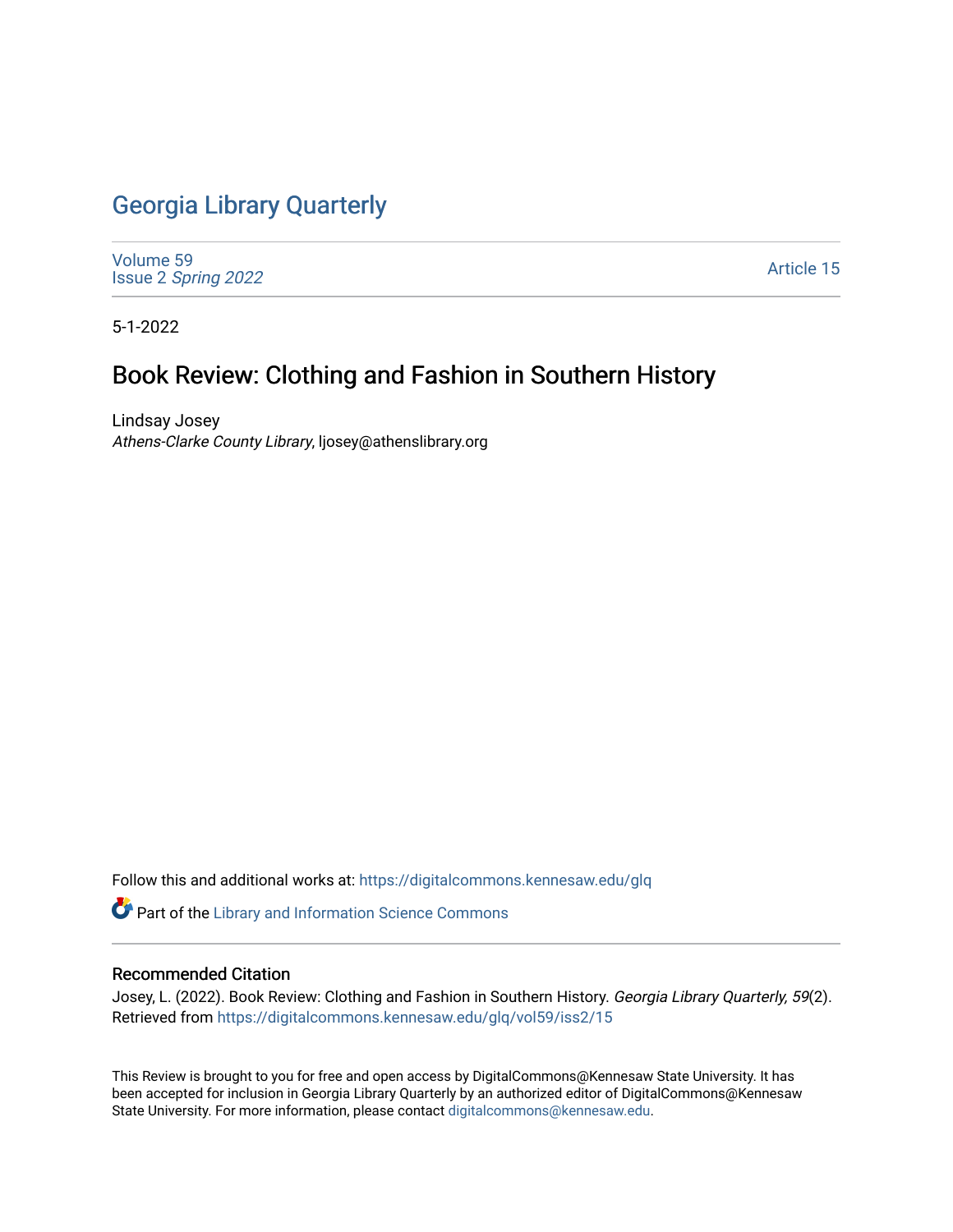

**Clothing and Fashion in Southern History** edited by Ted Ownby and Becca Walton (University Press of Mississippi, 2020: ISBN 9781496829511, paperback, \$30.00; ISBN 9781496829504, hardcover, \$99.00)

The scope of this 150-page work is sweeping, yet much more concentrated than its title, *Clothing and Fashion in Southern History*, implies. Broadly, six essays by various scholars study the history of the South through the lens of clothing—its production, distribution, and usage—though the essays in fact adopt quite a specific focus on the rich and largely unexplored clothing narratives of racial, gender, and sexual minorities, as well as the incarcerated. The book explores how their identities have been created for them and by them through clothing.

Essays are arranged roughly chronologically, beginning in the 1800s Cotton South, where enslaved people's creative alterations to lowquality Lowell cloth represented a subtle reversal of power between enslaved people and enslavers. The burlap-like cloth was imposed upon enslaved bodies, as it was cheap and also reinforced the image of enslaved people as property, like any other goods stored in sacks. In conspicuously patching and mending such demeaning clothing, enslaved people found a way to restore aspects of their autonomy and identity. In the 1950s and 1960s, prisoners at the Mississippi State Penitentiary at Parchman would feel similarly toward their identical and evocative prison stripes. Prisoners, too, played a large role in the production and customization of their own mandated clothing and understood a culture in which image was a constant and valuable language.

Clothing production was then politicized during the Civil War, the Great Depression, and the Civil Rights Movement, bringing both Black and White women into more direct contact with the government while also confirming their



*Image courtesy of the publisher*

minority status. Confederate sewing societies of upper-class White women received government praise for their patriotic sacrifice, which often involved overseeing Black women who performed the work. Racial discrimination in the Works Progress Administration's sewing projects also left Black women in the lurch. The Mississippi Poor People's Corporation, though short-lived, was perhaps the first time in history that economic politics worked to aid Black and middle-class women, providing financial income and opportunity for activism through sewing and creative skills.